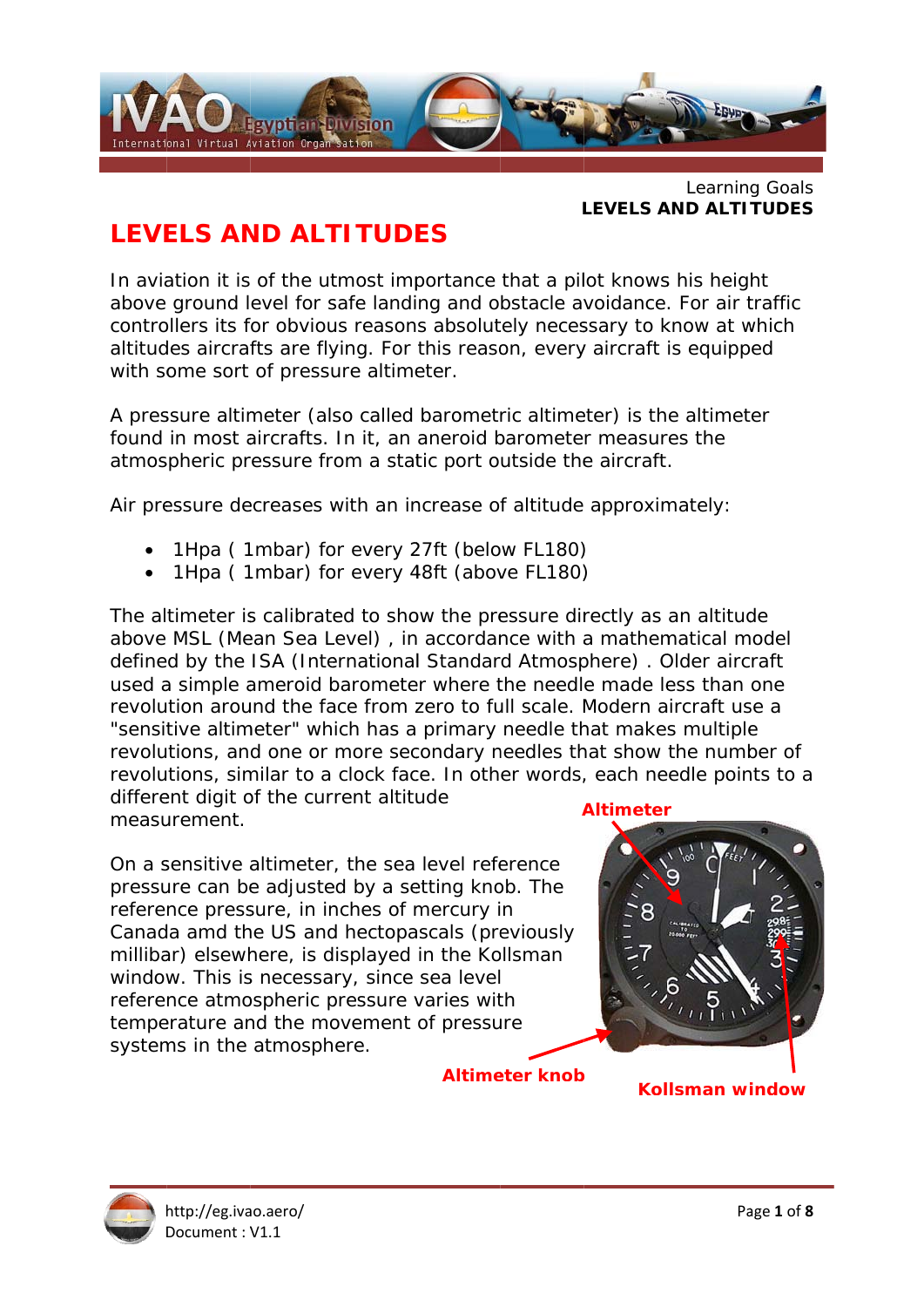## Reference pressure levels



# O-codes

The Q code is a standardized collection of three-letter message encodings, all starting with the letter "Q", initially developed for commercial radiotelegrapgh communication, and later adopted by other radio services, especially amateur radio. Although Q codes were created when radio used Mores code exclusively, they continued to be employed after the introduction of voice transmissions.

Although the majority of the Q codes have slipped out of common use, several remain part of the standard ICAO radiotelephony phraseology in aviation.

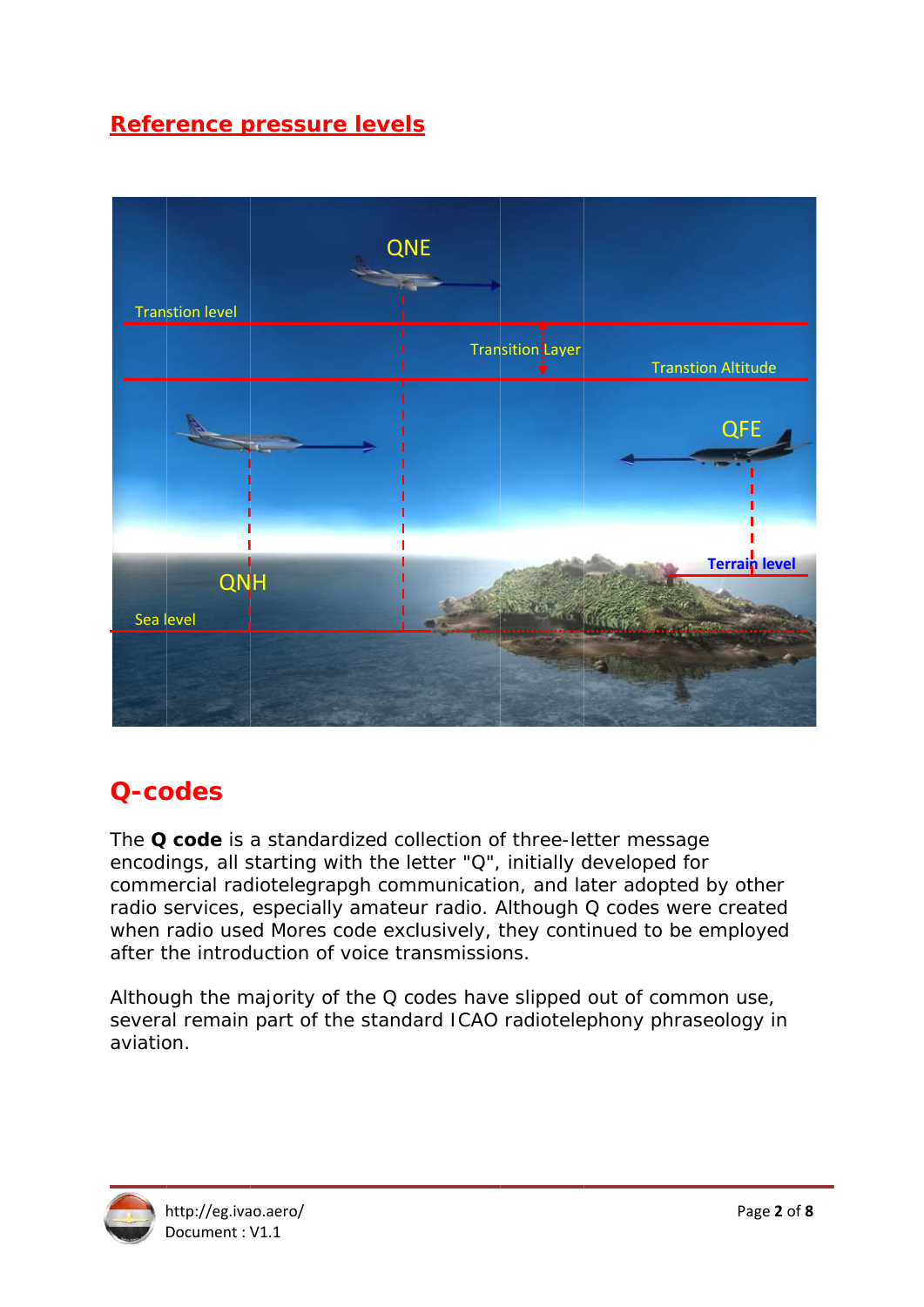- $ONH:$ Atmospheric pressure at mean sea level (may be either a local, measured pressure or a regional forecast pressure)
- $ONE:$ Pressure altitude in the International Standard Atmosphere  $(1013.25 \text{ mbar at sea level})$
- QFE: Atmospehric pressure at airfield elevation
- $OFF:$ Baromettric pressure at a place, reduced to MSL (Mean Sea Level) using the actual temperature at the time of obeservation as the mean temperature

# **ONH**

As reference pressure level the actual pressure at terrain level is reduced to sea level pressure (MSL) via the standard elapsed rate. The pressure altitude is referred to as "altitude in feet". At low levels the QNH-setting is used to assure obstacle clearance based on MSL. Since the elapsed rate almost never equals the standard elapsed rate the terrain height will not be in accordance with the altitude reading based on the QNH.

**QNE** Standard Altimeter Setting (SAS = 1013.2 Hpa)

As reference pressure level the Standard Altimeter Setting (1013,2 Hpa) is used. This setting is one of the most used pressure settings. All air traffic flying above the transition altitude is required to use the SAS. In this manner it is possible to create safe altitude separation for all air traffic in controlled airspace. The Altitude based on the SAS is expressed in "Flight levels" (FL) in hundreds of feet. Thus 10000ft = FL100. Note that Flight level is not a true altitude but a relative altitude.

# **OFE**

As reference pressure level the actual pressure at terrain level is used. The height readout from your barometric pressure altimeter will be the airport height above the earth surface. When entering the runway your barometric pressure altimeter should indicate 0 foot.

The readout from you barometric altimeter set to QFE is expressed in "heights in feet". A country that frequently uses the QFE is the United Kingdom and Russia

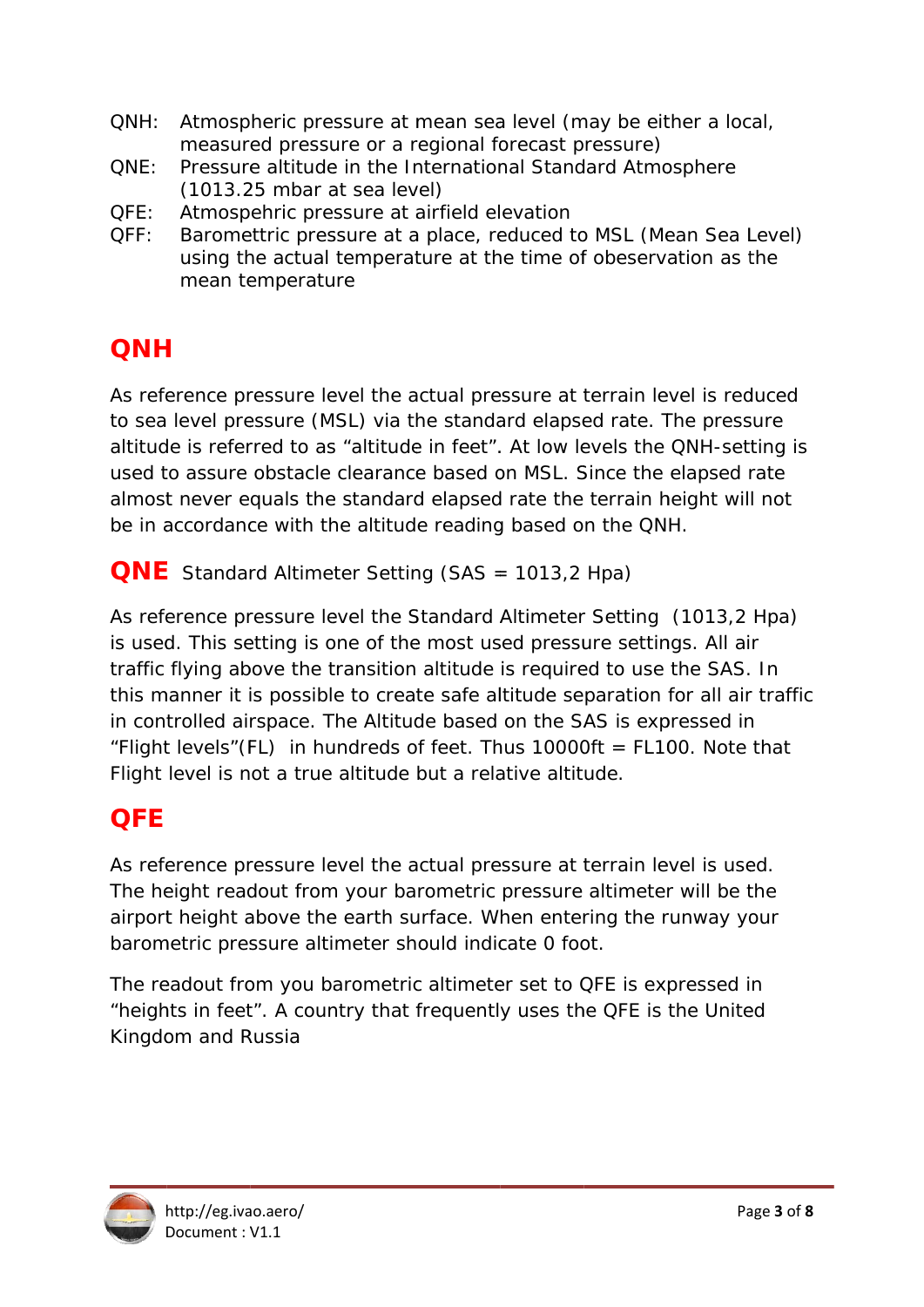## **What is Transition Altitude?:**

Transition altitude is the maximum altitude where an aircraft is permitted to fly under the local barometric pressure (QNH), this is where you would use your altimeter.

You should receive this barometric pressure in the relevant ATIS when you are parked at a gate, or the Departure or Tower controller may also inform you of this. This type of pressure is what's known as QNH.

Above the Transition Altitude (QFE) a pilot would need to change his altimeter to the standard barometric pressure of 1013,25 (1013 for short) Hpa or 29,92 inches of Mercury (Which equals the barometric pressure at sea level).

### **What is Transition Level?:**

This is the minimum altitude at which you are permitted to fly under the standard barometric pressure of 1013,25 Hpa. To this point the altitude at which you are flying will be referred to as FL Flight Level.

In the diagram below we can clearly see the red line denoting the TRL Transition Level and below that we see the TA Transition Altitude.

### **What is Transition laver?:**

For safe transition from QNH-setting to QNE setting or vice versa a separation layer is needed. The This layer between the Transition altitude and Transition level is called the Transition Layer. width of this layer is determined by ATC

The reason for applying this separation layer is due to the fact that Pressure Altitude Variation (PAV) will occur.

Hence:

- a:) The pressure at sea level usually deviates from 1013,2 Hpa
- b:) The actual elapsed rate usually deviates from the standard elapsed rate.

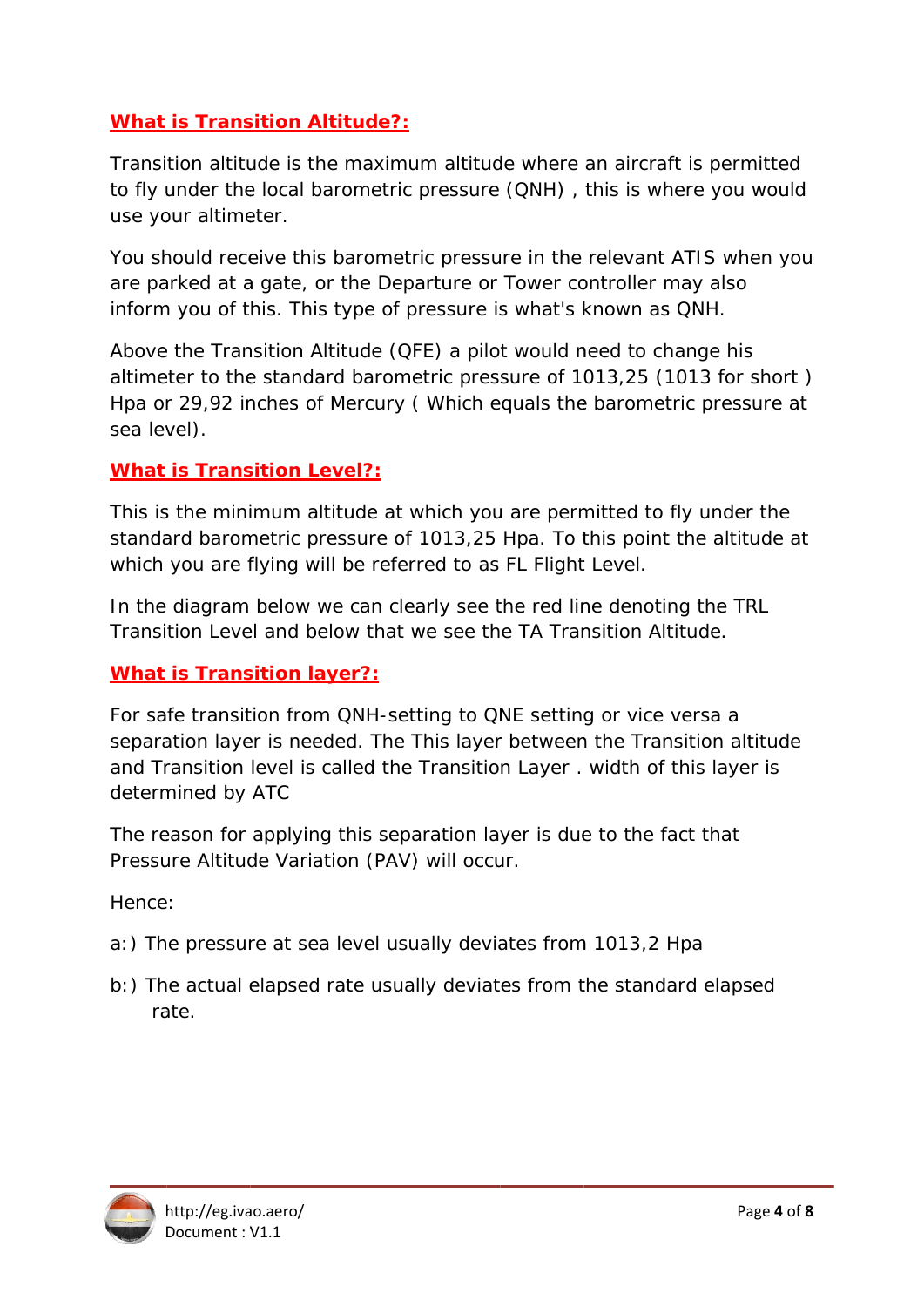

As we can see there is a gap between the TRL and the TA. This gap is created by means of the current local QNH. For example let's imagine the local QNH at Schiphol Amsterdam EHAM was 1015Hpa. The Transition altitude is fixed at 3000ft, then the TL would be at FL040. The following table should clarify this in more detail.

| QNH (hPa)        | 3000ft        | 4000ft        | 5000ft        | 6000ft        | <b>7000ft</b> | Inch. of<br>Merc $*$ ) |  |
|------------------|---------------|---------------|---------------|---------------|---------------|------------------------|--|
| $942 -$<br>959   | <b>FL 060</b> | <b>FL 070</b> | <b>FL 080</b> | <b>FL 090</b> | <b>FL 100</b> | $27.82 -$<br>28.33     |  |
| $960 -$<br>977   | <b>FL 055</b> | <b>FL 065</b> | <b>FL 075</b> | <b>FL 085</b> | <b>FL 095</b> | $28.34 -$<br>28.86     |  |
| $978 -$<br>995   | <b>FL 050</b> | <b>FL 060</b> | <b>FL 070</b> | <b>FL 080</b> | <b>FL 090</b> | $28.87 -$<br>29.39     |  |
| $996 -$<br>1013  | <b>FL 045</b> | <b>FL 055</b> | <b>FL 065</b> | <b>FL 075</b> | <b>FL 085</b> | $29.40 -$<br>29.92     |  |
| $1014 -$<br>1031 | <b>FL 040</b> | <b>FL 050</b> | <b>FL 060</b> | <b>FL 070</b> | <b>FL 080</b> | $29.93 -$<br>30.46     |  |
| $1032 -$<br>1050 | <b>FL 035</b> | <b>FL 045</b> | <b>FL 055</b> | <b>FL 065</b> | <b>FL 075</b> | $30.47 -$<br>31.03     |  |
| $1051 -$         | <b>FL 030</b> | <b>FL 040</b> | <b>FL 050</b> | <b>FL 060</b> | <b>FL 070</b> | $31.04 -$              |  |

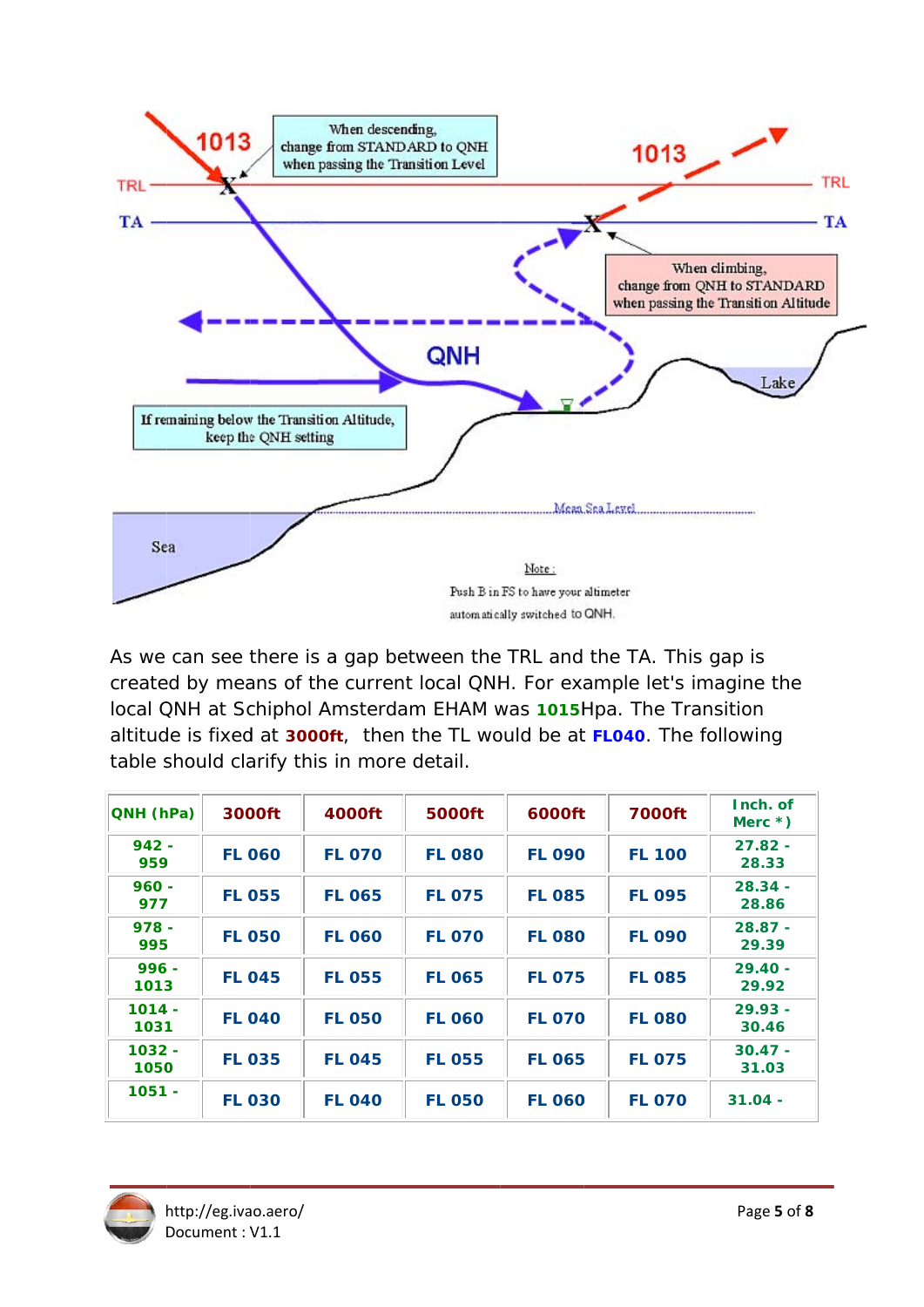It is therefore very important for a pilot to insert the correct barometric pressure in his altimeter. This could mean the difference between life and death.

### **Now Let's Recap:**

When you are on the ground wanting to depart, you would work with Transition Altitude. Until climbing passed the TA you would use the local QNH setting.

If you are descending from the cruise you would work with Transition Level. Until you reach the TL you would have your altimeter set to 1013,25Hpa or 29,92 Inches of Mercury. When you descend through the TL you would change your altimeter to the local barometric setting (QNH) of the airport.

For every 27 feet you climb the barometric pressure changes by 1 Hpa.

Imagine you are at 600 feet with a barometric pressure of 1013,0 Hpa the calculation would be as follows:

 $600 \div 27 = 22.2$  Hpa

 $1013,0 - 22,2 = 990.8$  Hpa

Read this document carefully should you require it.

Make sure you know when to use Flight levels or Altitude in Feet.

**QNH**: Query Nautical Height (Regional Pressure Setting)

QFE : Query Field Elevation

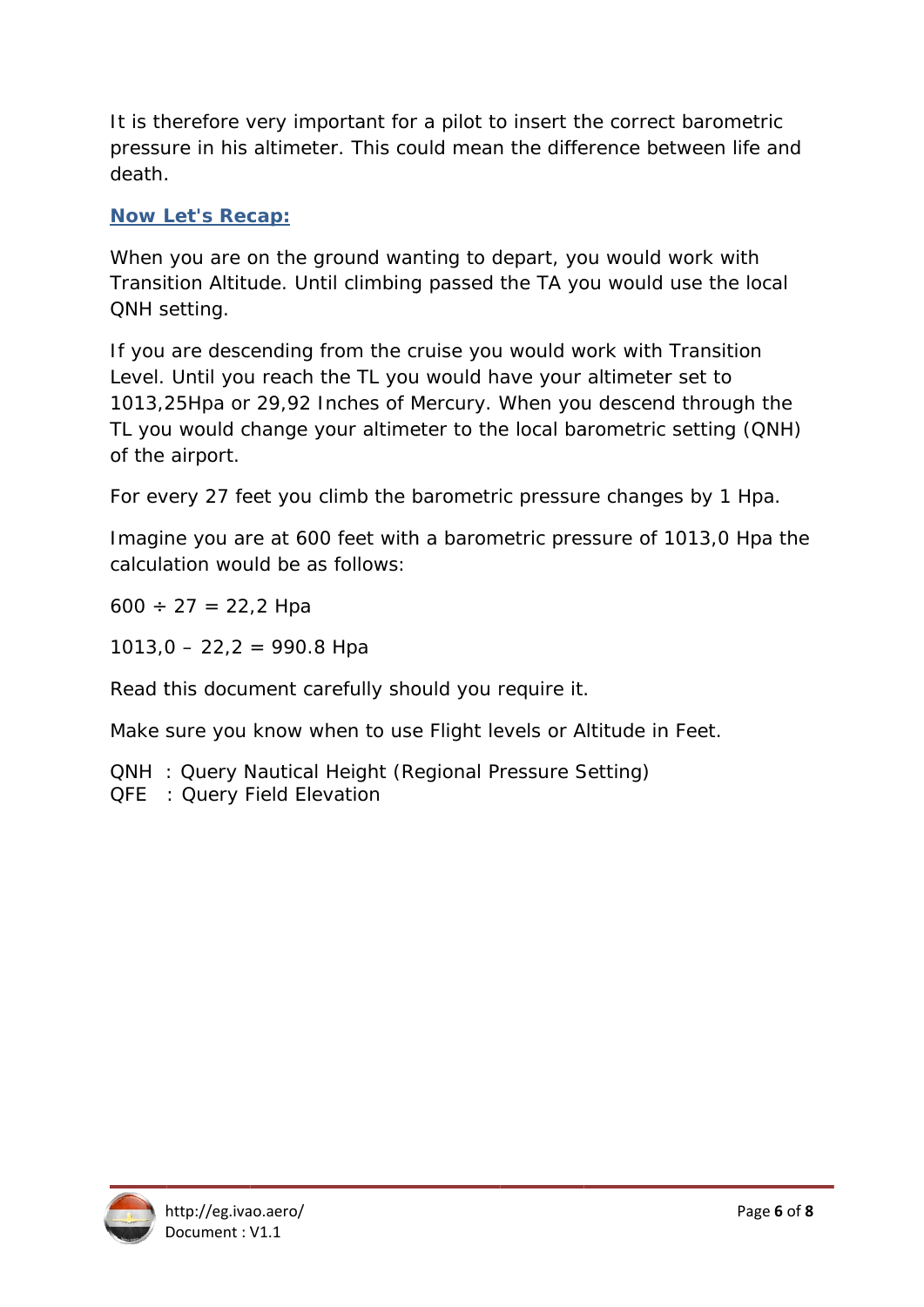# **Semi Circular Rules**

To improve separation during cruising flight, pilots have to select a Level (Level means an Altitude or a Flight Level) according the direction of their flight. This is called the semi-circular cruising level system.

Pilots who fly more or less in the same direction select the same levels so aircraft from the opposite direction are passed above or below. This way, the risk of head-on collisions is reduced because there is slightly more time to see opposite traffic.

### **East-West configuration:**

| East | heading 000 - 179 degrees     | Choose ODD flightlevel  |
|------|-------------------------------|-------------------------|
| West | : heading $180 - 359$ degrees | Choose EVEN flightlevel |

#### **North-South configuration:**

| <b>North</b> | $:$ heading 270 - 089 degrees | Choose ODD flightlevel  |
|--------------|-------------------------------|-------------------------|
| South        | $:$ heading 090 - 269 degrees | Choose EVEN flightlevel |

Countries like: France, Portugal, Spain, Italy, Egypt etc. use the North-South configuration.

- From Levels 3000ft and below. IFR and VFR is allowed to use any level
- VFR altitudes are limited to FL200 and fly 500ft above the odd and even flightlevels

**RVSM airspace:** (reduced vertical separation minimum)

The airspace between Flight level 290 and 410 are normally separated with 2000ft.

fl 290 - 330 - 370  $f1310 - 350 - 390$ 

The airspace was limited to 6 levels only for safety reasons. As instrument accuracy improved and more commercial airlines started using these economical flight levels, aircrafts which comply to **MNPS** (minimum navigational performance specifications) are allowed to fly levels that are separated by 1000ft, thus doubling the capacity

fl 290 - 310 - 330 - 350 - 370 - 390  $f1300 - 320 - 340 - 360 - 380 - 400$ 

For detailed information...CHECK: http://academy.ivao.aero/node/340